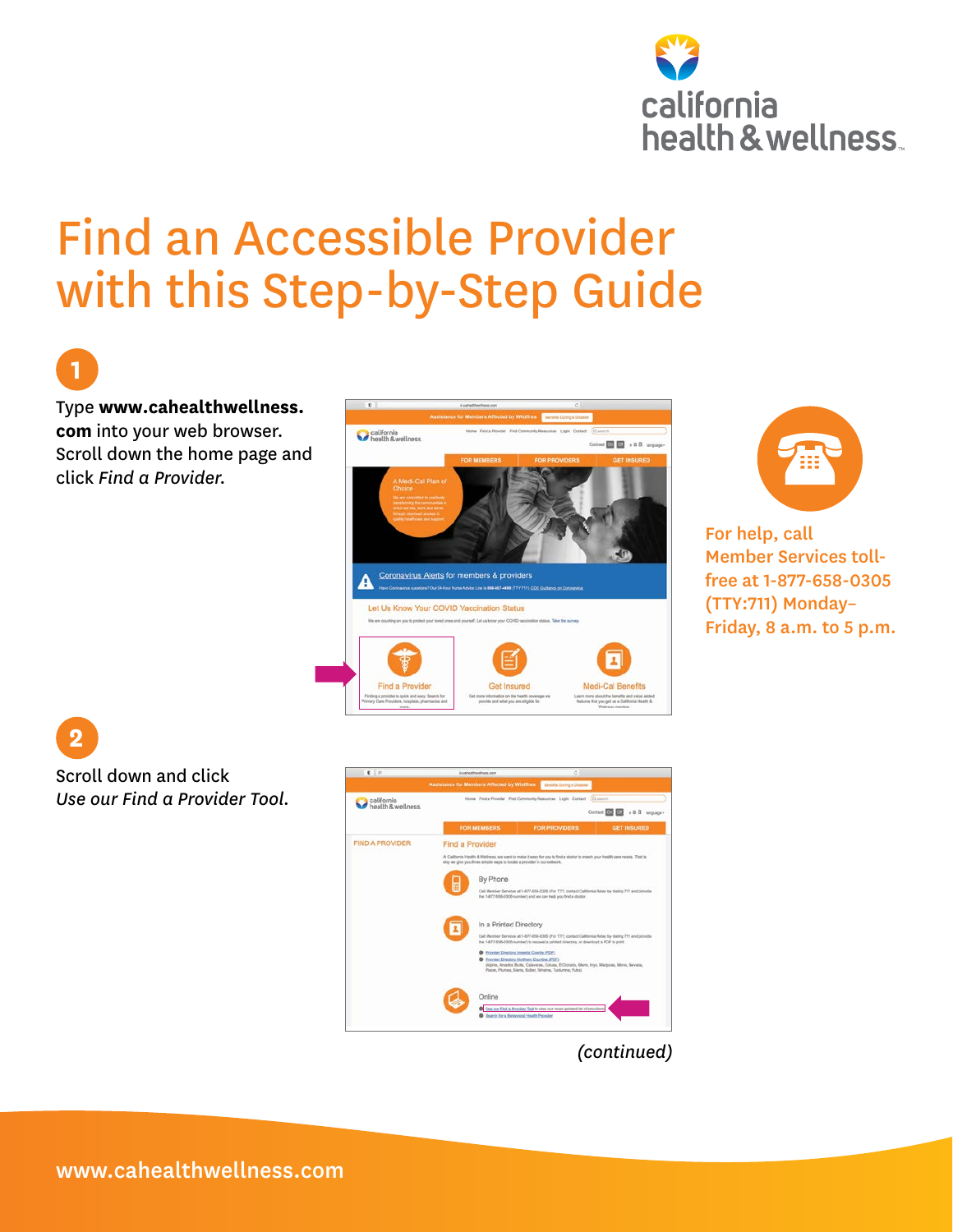**3**

Enter the street address, ZIP code or county you would like to search, and click *Submit.* 



## **4**

The tool will allow you to search for a certain provider in your area, or by category.



### The next steps will show you how to find a medical provider by category.

## **5**

Click *Medical Professionals.* 

You can narrow your search for a medical provider by selecting *Primary Care* or *Medical Specialist*. If you would like to search for a specialist, click *Medical Specialist*.

**7**

Click the arrow to use the drop down menu. Doing this will narrow your medical specialist search by specialty.

Example: If you're looking for a Podiatrist, scroll down the drop down menu. Click the *Search*  button.